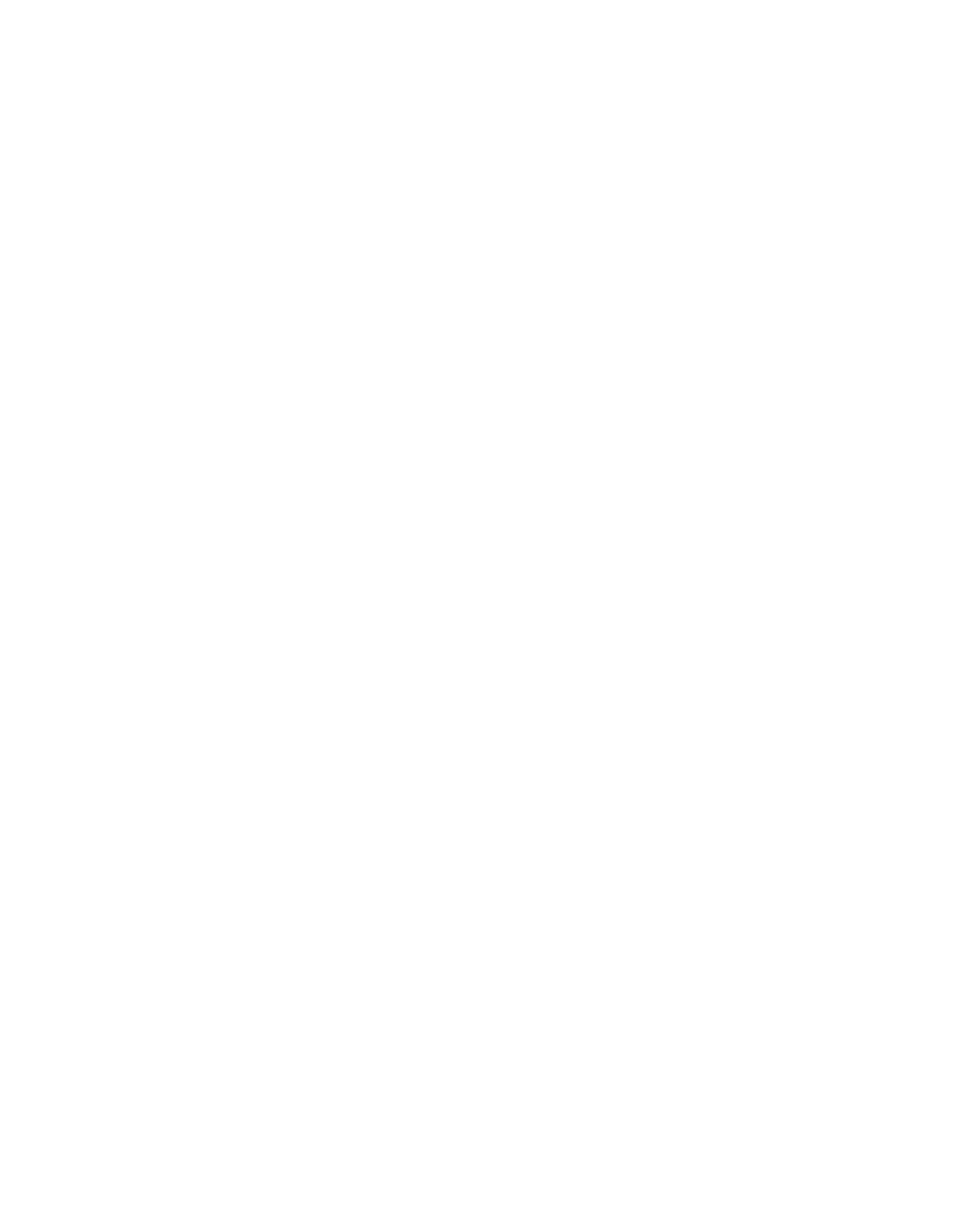#### **Warnings and Caution Notes as Used in this Publication**

#### *WARNING*

Warning notices are used in this publication to emphasize that hazardous voltages, currents, temperatures, or other conditions that could cause personal injury exist in this equipment or may be associated with its use.

In situations where inattention could cause either personal injury or damage to equipment, a Warning notice is used.

#### **A CAUTION**

Caution notices are used where equipment might be damaged if care is not taken.

Note: Notes merely call attention to information that is especially significant to understanding and operating the equipment.

These instructions do not purport to cover all details or variations in equipment, nor to provide for every possible contingency to be met during installation, operation, and maintenance. The information is supplied for informational purposes only, and Emerson makes no warranty as to the accuracy of the information included herein. Changes, modifications, and/or improvements to equipment and specifications are made periodically and these changes may or may not be reflected herein. It is understood that Emerson may make changes, modifications, or improvements to the equipment referenced herein or to the document itself at any time. This document is intended for trained personnel familiar with the Emerson products referenced herein.

Emerson may have patents or pending patent applications covering subject matter in this document. The furnishing of this document does not provide any license whatsoever to any of these patents.

Emerson provides the following document and the information included therein as-is and without warranty of any kind, expressed or implied, including but not limited to any implied statutory warranty of merchantability or fitness for particular purpose.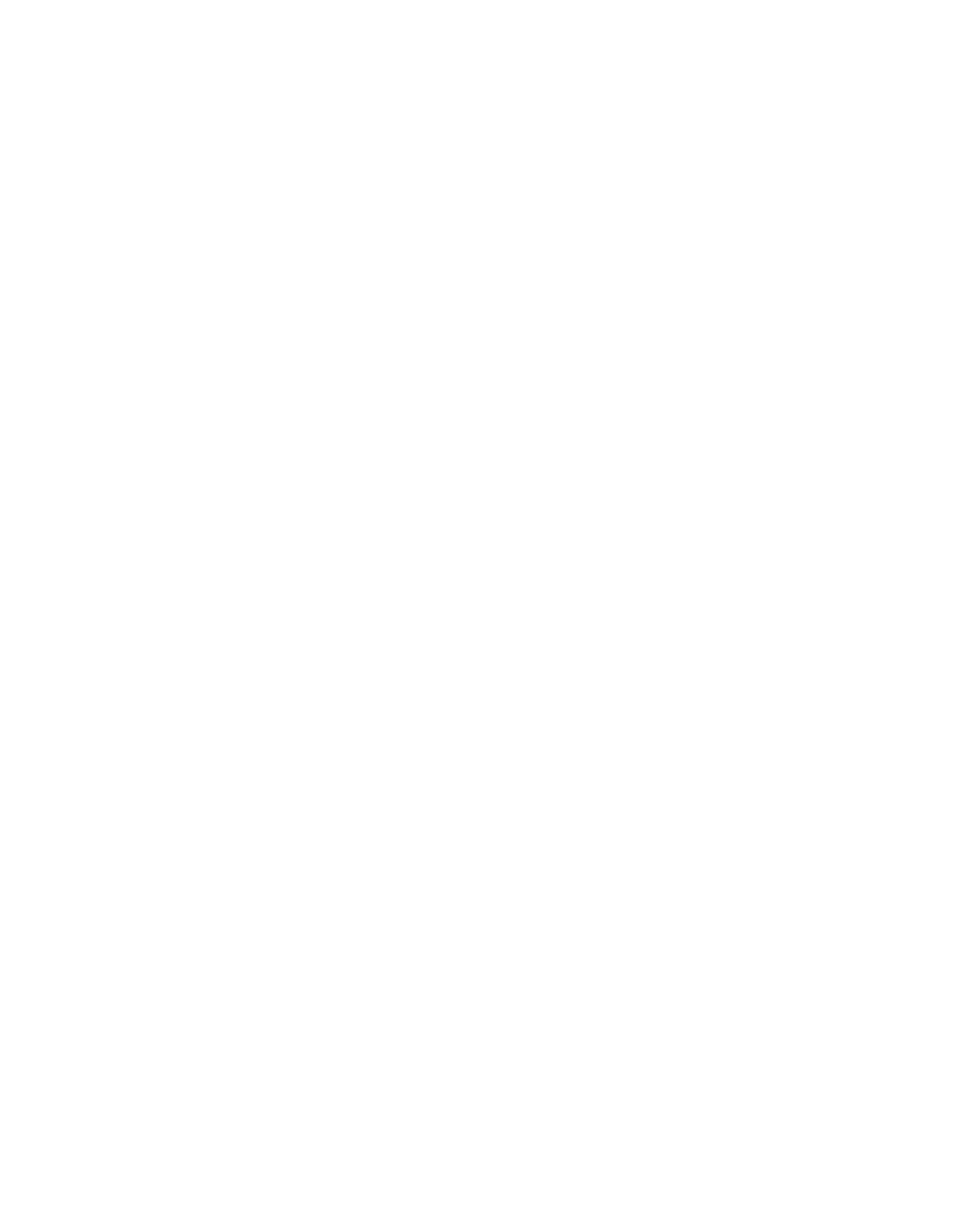### *Product Description*



## *Features*

- Non-volatile flash memory for program storage
- Programming in Ladder Diagram and Instruction List
- Battery backup for program, data, and time of day clock
	- o Super capacitor provides power to memory for 1 hour
	- o Over 1 hour, backup battery protects memory contents up to 6 months.
	- o Backup battery has shelf life of 5 years when not in use
- Run/Stop switch
- Floating point (real) data functions
- Embedded RS-232 and RS-485 communications
- Supports EZ Program Store device (IC200ACC003)
- 70mm height when mounted on DIN rail with power supply

## *Specifications*

| <b>Specification</b>                                             | <b>Description</b>                           |
|------------------------------------------------------------------|----------------------------------------------|
| <b>Size</b>                                                      | $2.63$ " (66.8mm) x 5.04" (128mm)            |
| I/O Discrete Points                                              | 2048 In, 2048 Out                            |
| Discrete Internal Bits                                           | 1024 points                                  |
| <b>Discrete Temporary Bits</b>                                   | 256 points                                   |
| <b>Global Discrete Bits</b>                                      | 1280 points                                  |
| Configurable Memory (Program, Registers,<br>I/O<br>Analog Words) | CPU001: 42KB maximum<br>CPU002: 42KB maximum |
| Boolean execution speed                                          | 1.8ms/K (typical)                            |
| <b>Floating Point</b>                                            | Yes                                          |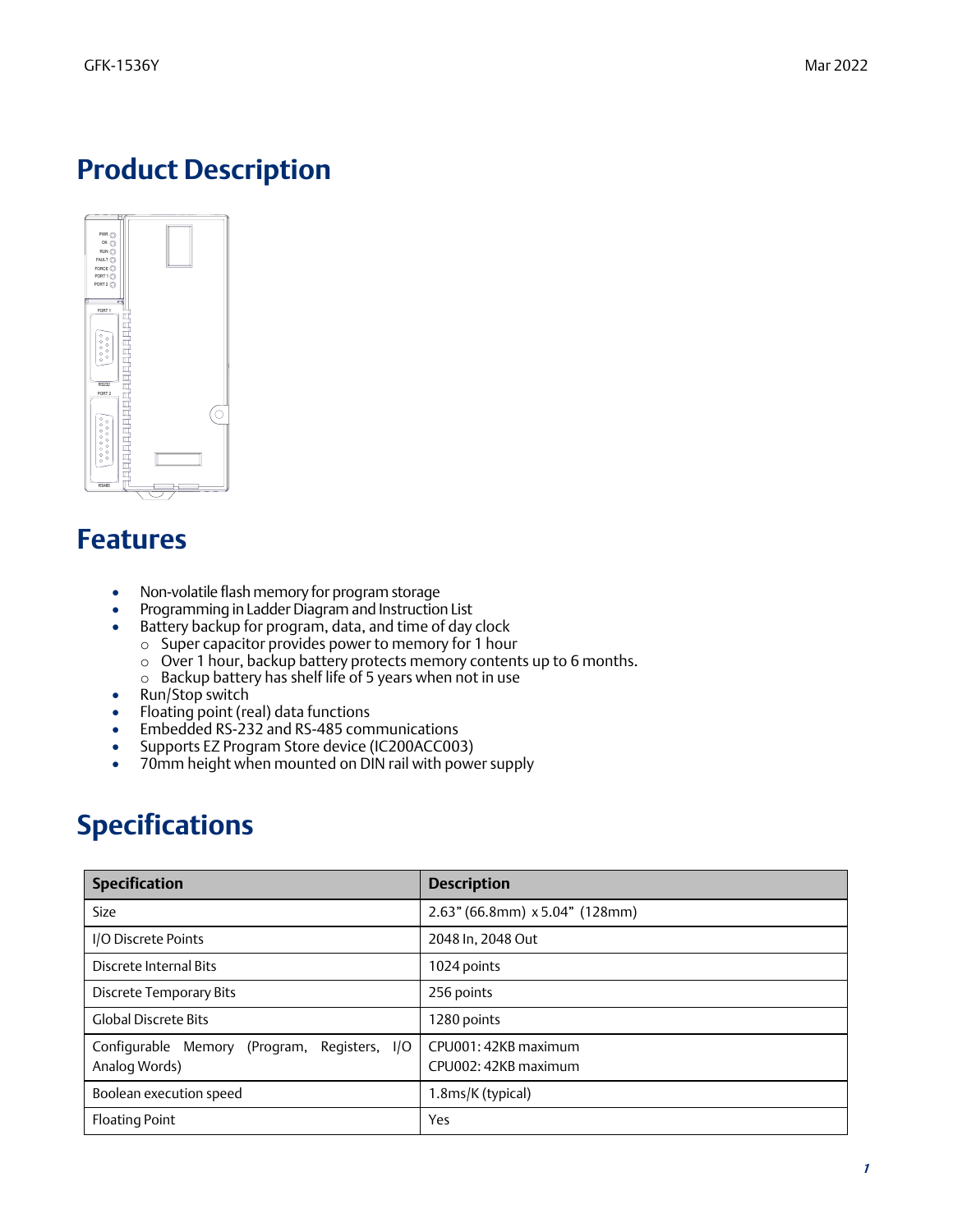| <b>Specification</b>                                   | <b>Description</b>                                                                                   |  |  |
|--------------------------------------------------------|------------------------------------------------------------------------------------------------------|--|--|
| Override                                               | Yes                                                                                                  |  |  |
| Built-in ports                                         | RS-232, RS-485                                                                                       |  |  |
| <b>Built-in communications</b>                         | SNP Slave, RTU Slave, Serial I/O                                                                     |  |  |
| Type of memory storage                                 | System flash, battery-backed RAM                                                                     |  |  |
| Battery-Backed Real-time Clock                         | Yes                                                                                                  |  |  |
| Realtime clock accuracy (for timers or timer contacts) | 100ppm (0.01%) or +/-9sec/day                                                                        |  |  |
| Time-of-day clock accuracy                             | 23ppm (.0023%) or +/-2sec/day at 30C;<br>100 ppm ((0.01%) or +/- 9sec/day at full temperature range. |  |  |

# *Product Revision History*

| <b>Revision</b>               | <b>Date</b> | <b>Description/Features</b>                                                                                                                                                                                                                                                                            |  |
|-------------------------------|-------------|--------------------------------------------------------------------------------------------------------------------------------------------------------------------------------------------------------------------------------------------------------------------------------------------------------|--|
| CPU001-QM,<br>CPU001LTQM      | Mar 2022    | Minor changes were implemented to the boot firmware to accommodate the new flash chip<br>introduced during flash obsolesces activity. For this release, only the factory firmware kit will be<br>updated. There is no change to the Web upgrade kit compared to the previous release.                  |  |
| CPU001-PL<br>Nov 2019         |             | Following Emerson's acquisition of this product, changes have been made to apply appropriate<br>branding and registration of the product with required certification agencies. No changes to<br>material, process, form, fit or functionality.<br>Firmware Revision 2.36<br>Upgrade Kit: 44A747796-G11 |  |
| CPU001-NL                     | Dec 2016    | EU RoHS compliant module per directive2011/65/EU dated 8-June-2011. No changes to<br>features, performance or compatibility. Firmware updated to version 2.36 to support the<br>configurable memory of 42KB.                                                                                           |  |
| CPU001-MK<br><b>CPU002-JG</b> | Feb 2012    |                                                                                                                                                                                                                                                                                                        |  |
| CPU001-LK<br>CPU002-HG        | Apr 2012    | Label change. No changes to features, performance or compatibility.                                                                                                                                                                                                                                    |  |
| CPU001-KK<br>CPU002-GG        | Mar 2010    | Changed manufacturing location. No changes to features, performance or compatibility.                                                                                                                                                                                                                  |  |
| <b>CPU001-JK</b><br>CPU002-FG | Oct 2008    | Updated Power Supply OK signal circuit.                                                                                                                                                                                                                                                                |  |
| CPU001-HK                     | Sept 2006   | Hardware part change.                                                                                                                                                                                                                                                                                  |  |
| CPU001-GK<br>CPU002-EG        | Oct 2005    | Firmware version 2.35.<br>Corrections to PID function block, serial communications, and EZ Program Store device features.                                                                                                                                                                              |  |
| <b>CPU001-GI</b><br>CPU002-EF | May 2005    | Hardware update for Winloader compatibility.                                                                                                                                                                                                                                                           |  |
| <b>CPU001-FI</b><br>CPU002-DF | June 2004   | Firmware version 2.34. Support for 32-bit Modbus registers, updated PID function block, higher<br>serial communications throughput. V0 plastic for module housing                                                                                                                                      |  |
| CPU001-EH<br>CPU002-CE        | Jan 2004    | ATEX approval for Group 2, Category 3 applications.                                                                                                                                                                                                                                                    |  |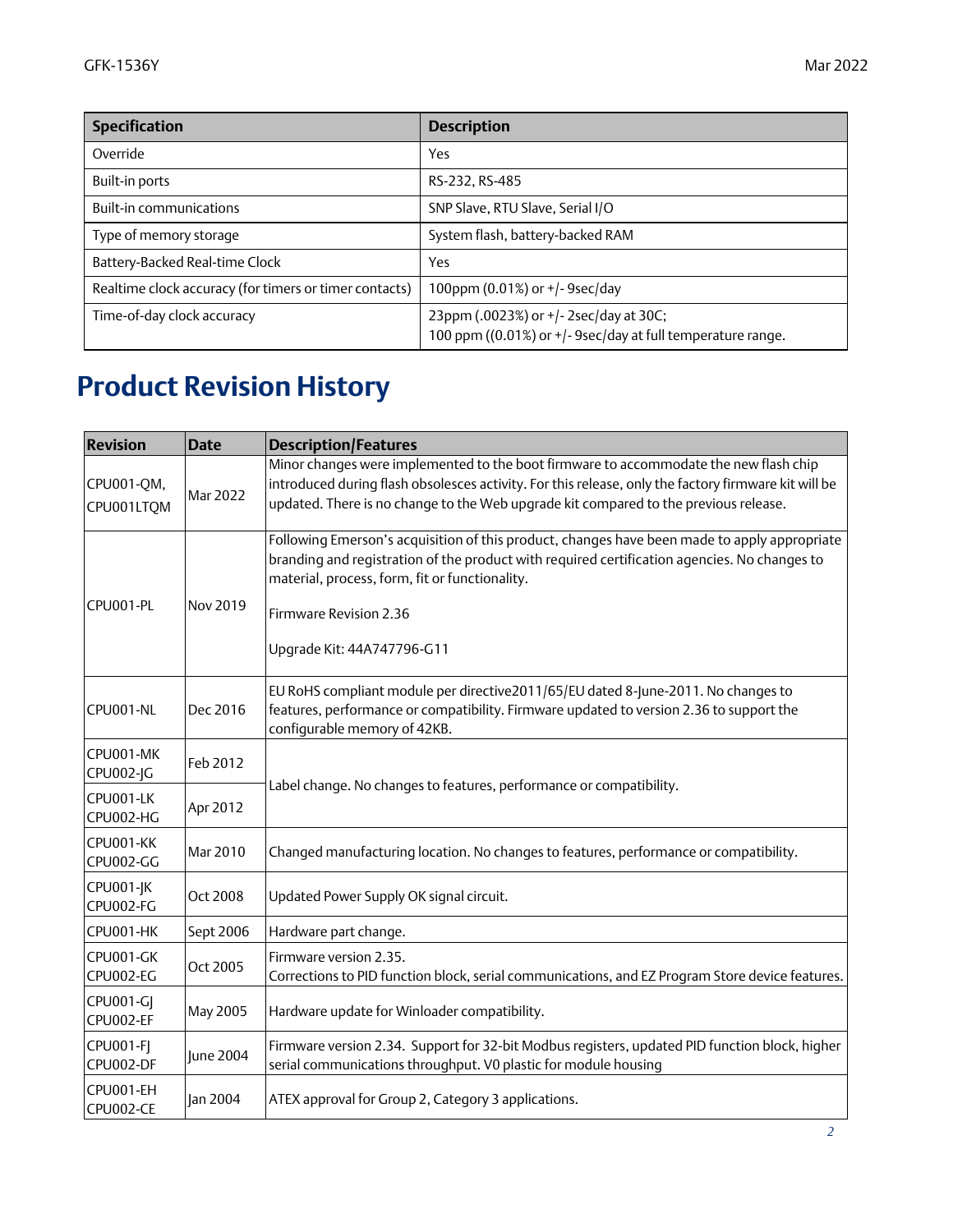| CPU001-DH              | Mar 2003               | Firmware version 2.31                                                                                                                                                                     |  |
|------------------------|------------------------|-------------------------------------------------------------------------------------------------------------------------------------------------------------------------------------------|--|
| CPU002-BE              |                        | Support for Modbus® RTU Master                                                                                                                                                            |  |
| CPU001-DG<br>CPU002-BD | <b>Not</b><br>Released | Firmware version 2.30                                                                                                                                                                     |  |
| CPU001-DF<br>CPU002-BC | Apr 2002               | Firmware version 2.20<br>Added new serial I/O baud rates                                                                                                                                  |  |
| CPU001-DE<br>CPU002-BB | May 2001               | Hardware-only upgrade to enhance manufacturability.                                                                                                                                       |  |
| CPU001-CE<br>CPU002-AB | Apr 2001               | Firmware version 2.10<br>Support for configurable memory, EZ Program Store Device, High-density Analog I/O modules,<br>and RTS delay functionality for RTU and Serial I/O communications. |  |
| CPU001-CD<br>CPU002-AA | Dec 1999               | Support for CPU002 and expansion I/O.                                                                                                                                                     |  |
| CPU001-BD              | Dec1999                | Firmware version 1.50. New Release 1.50 firmware loaded onto CPU001-BC hardware.<br>Support for expansion I/O.                                                                            |  |
| CPU001-CC              | Sept 1999              | Hardware-only upgrade to support future functionality. No customer/user impact for changes<br>made from -BC version.                                                                      |  |
| CPU001-BC              | <b>July 1999</b>       | Firmware version 1.20. Added support for ALG240, 331, 620, and 630 intelligent analog<br>modules.                                                                                         |  |
| CPU001-BB              | Mar 1999               | Firmware version 1.10. Added function blocks to scale input data.<br>Added Drum Sequencer function block.                                                                                 |  |
| CPU001-BA              | N/A                    | Updated hardware to support Intelligent I/O modules                                                                                                                                       |  |
| CPU001-AA              | Oct 1998               | Firmware version 1.00<br>Initial Product Release                                                                                                                                          |  |

# *Compatibility*

| Compatibility, for<br>configuring or<br>using new | Machine Edition Logic Developer version 2.11 or later.<br>VersaPro software version 1.0 or later for configuration, 1.5 or later to use new features.<br>Control software version 2.20 or later. |                                                                                                 |  |  |
|---------------------------------------------------|--------------------------------------------------------------------------------------------------------------------------------------------------------------------------------------------------|-------------------------------------------------------------------------------------------------|--|--|
| features:                                         |                                                                                                                                                                                                  |                                                                                                 |  |  |
| Expansion I/O                                     |                                                                                                                                                                                                  | All types of I/O and communications modules can be used in expansion racks. Some analog modules |  |  |
| Compatibility:                                    | require specific module revisions in expansion racks, as listed below:                                                                                                                           |                                                                                                 |  |  |
|                                                   | <b>Module</b><br><b>Module Revision</b>                                                                                                                                                          |                                                                                                 |  |  |
|                                                   | $*$ ALG320                                                                                                                                                                                       | B or later                                                                                      |  |  |
|                                                   | $*ALG321$                                                                                                                                                                                        | B or later                                                                                      |  |  |
|                                                   | *ALG322 or later                                                                                                                                                                                 |                                                                                                 |  |  |
|                                                   | $*ALG430$                                                                                                                                                                                        | C or later                                                                                      |  |  |
|                                                   | *ALG431                                                                                                                                                                                          | C or later                                                                                      |  |  |
|                                                   | *ALG432                                                                                                                                                                                          | B or later                                                                                      |  |  |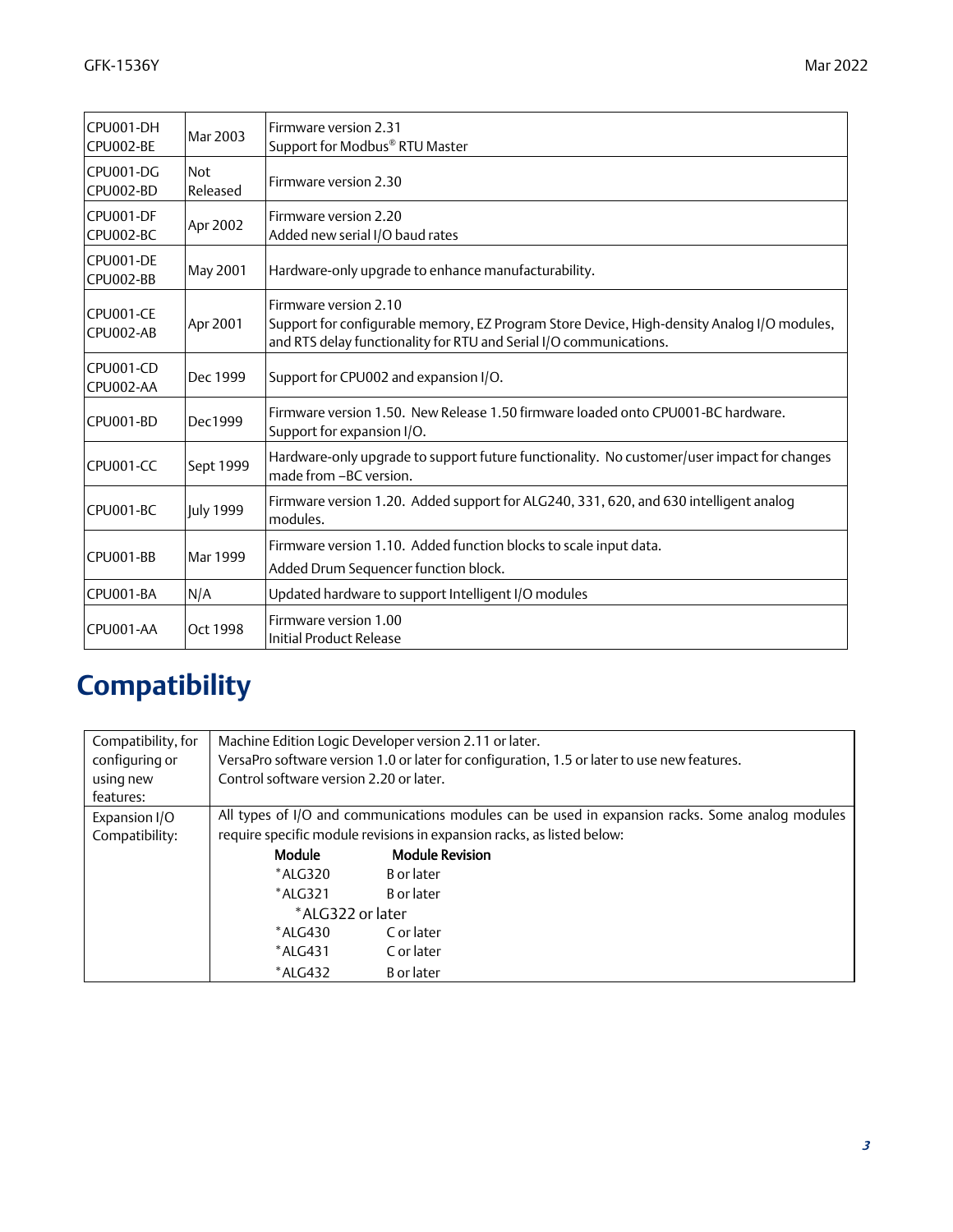## *Firmware Upgrades*

Firmware version 2.36 replaces firmware version 2.10 through 2.35. The following CPUs can be upgraded to the new firmware version:

- CPU001 versions CC and later
- CPU002: all versions

The following CPUs cannot be upgraded. To use the new features of this release, new CPU hardware must be purchased:

• CPU001 versions AA, AB, BA, BB, BC, BD

If you need to determine the current firmware version of a CPU, see the steps below:

- With Machine Edition Logic Developer, go online to the CPU, then select Target > Online Commands > Show Status. The Device Information Software Revision shows the current firmware revision level.
- With a VersaPro or Control programmer, attach the CPU. Under the PLC menu (VersaPro) or the Comm menu (Control), select the Memory tab on the Status Information dialog.

A firmware upgrade is optional. Upgrading is recommended for applications that use PID function blocks or serial communications. An upgrade can be ordered from the factory (For CPU001:44A747796-G10. For CPU002: 44A751403-G06), or downloaded from [https://www.emerson.com/Industrial-Automation-Controls/support.](https://www.emerson.com/Industrial-Automation-Controls/support) The firmware resides in FLASH memory, and is upgraded by serial download from a Windows PC via CPU port 1. Port 2 cannot be used for a firmware upgrade.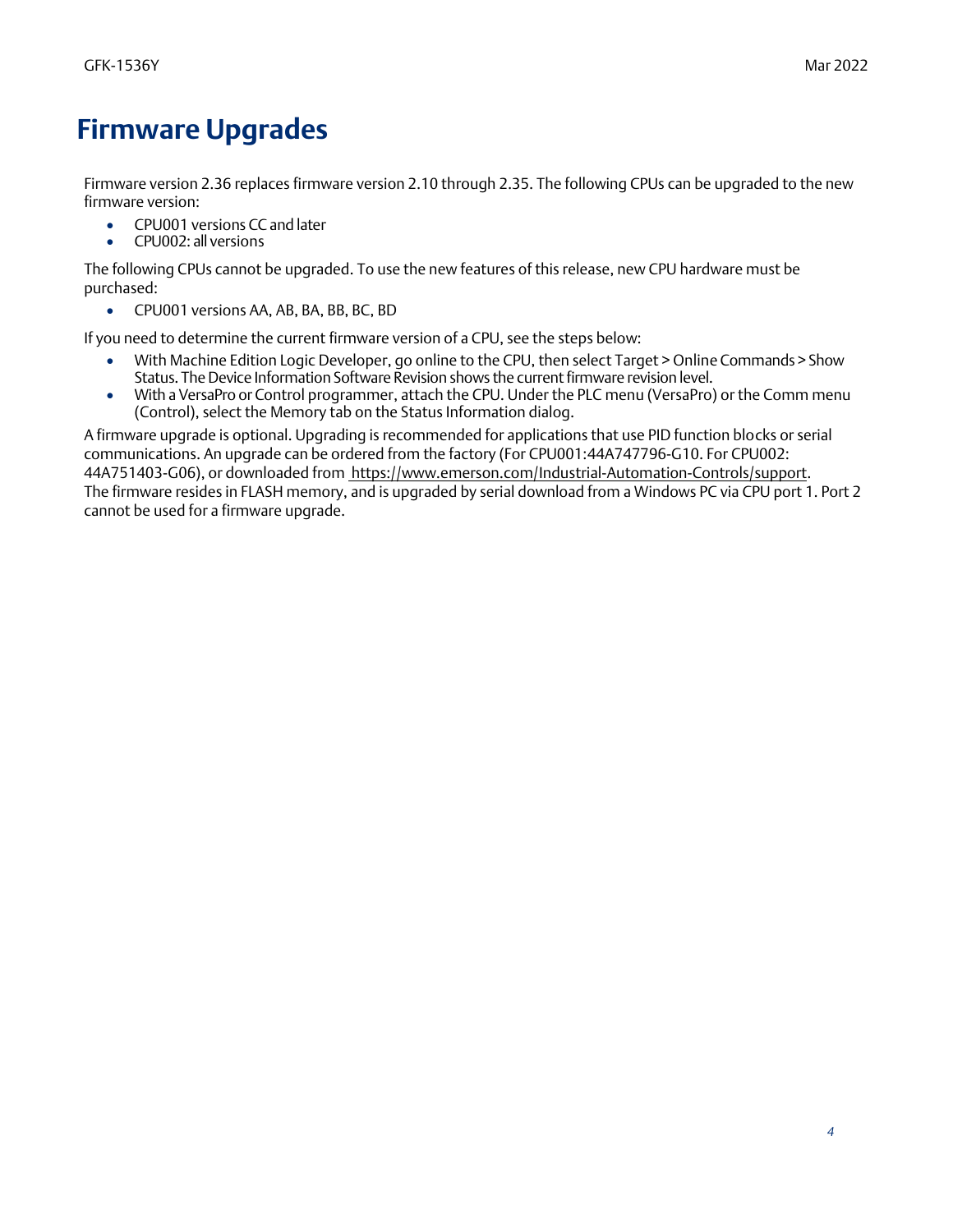## *Operating Notes/Restrictions*

- 1. When a serial port is configured for either Modbus RTU (slave or master) or Serial I/O, and a parity, framing or overrun error occurs while a serial message is being received, the next message received is ignored.
- 2. When a serial port is configured for Modbus RTU slave, an SNP master device (for example, a serial programmer or HMI/SCADA device that uses the SNP protocol) may attach to the port. If the SNP device is disconnected and then an RTU query is sent to the port before 10 seconds have elapsed, the port is unable to receive any serial messages. To recover, power to the CPU must be turned off and then on.
- 3. When a serial port is configured for Serial I/O, and a new hardware configuration is stored that changes the port protocol to SNP, the port may not respond to SNP Attach messages until the CPU is powered off and then on.
- 4. In series 90-30 CPUs, the Shift Register Bit (SHIFR\_BIT) instruction may be used to rotate a bit sequence around a range of discrete references by specifying the same reference for the output, Q, and the start reference, ST. However, in VersaMax CPUs, separate references must be used for ST and Q, and additional logic must be used to copy the output bit from the Q reference to the ST reference.
- 5. When the configured size of a reference table is changed after the table is stored to flash memory, and the user attempts to read Initial/Forced Values from flash memory, the table will be filled with zeros.
- 6. Using an older revision non-intelligent analog module in an expansion rack causes a System Configuration Mismatch error to be logged. The faulted module must be replaced with a newer revision before it will be scanned. The allowed revisions are detailed under Compatibility, in the Product Information section, above.
- 7. Changing an IND or ISA PID function block integral rate parameter value from 1 (that is, from 0.001 repeats/sec.) to 0 or from 0 to 1 causes a step change in both the integral term and the control variable (CV) output. This result is expected. A zero integral rate value specifies that the integral term contribution to CV is zero, while a non-zero value specifies a non-zero contribution.
- 8. If the receiver in a local single rack is powered off while the CPU is powered on, erroneous 'Addition of rack' faults may be logged by the CPU. It is recommended that both the CPU and the receiver be powered by a single source.
- 9. Occasionally, a "Backplane Communication Fault" may be logged on an intelligent I/O module after power-cycling the main or expansion rack. This is a diagnostic fault that can be cleared.
- 10. In very rare instances, when field power is lost on one module, non-intelligent modules in the same rack may also report faults.
- 11. In very rare instances, the CPU may not add a module being hot inserted. It will not generate an 'Addition of Module' fault, and the module will not be scanned. The situation can be corrected by extracting and re-inserting the module.
- 12. In very rare instances, a module being hot inserted may cause analog modules in the same rack to set outputs to zero. In addition, 'Loss of Module', 'System Configuration Mismatch', or field faults may be generated on other modules in the same rack. If the modules do not return to correct behavior momentarily, power cycling will restore full operation.

### *Module Installation*

This equipment may be mounted on a horizontal or vertical DIN rail. If mounted on a vertical DIN rail, the CPU module must be located at the bottom. The CPU and connecting carriers must be installed on the same section of 35mm x 7.5mm DIN rail, 1mm thick. Steel DIN rail is recommended. The DIN rail must be electrically grounded to provide EMC protection. The rail must have a conductive (unpainted) corrosion-resistant finish. DIN rails compliant with DIN EN50022 are preferred. For vibration resistance, the DIN rail should be installed on a panel using screws spaced approximately 15.24cm (6 inches) apart.

Rated thermal specifications for the CPU module are based on a clearance of 2" above and below the equipment and 1" to the left of the CPU module.

- 1. Allow sufficient finger clearance for opening CPU door.
- 2. Allow adequate clearance for serial port and Ethernet cables.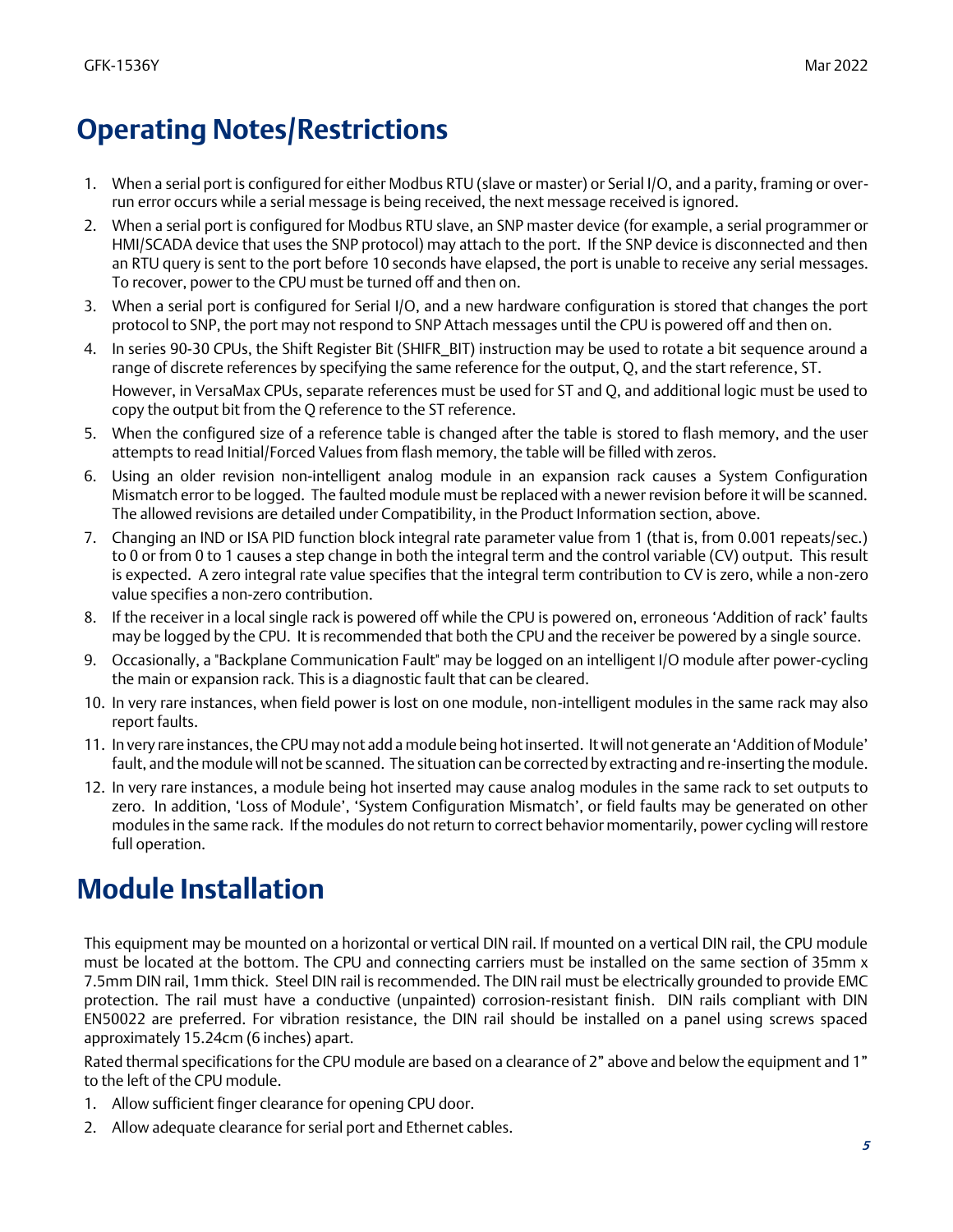3. Allow adequate space for power wiring.

The CPU with power supply attached fits into a 70mm deep enclosure.

#### *Installation in Hazardous Locations*

#### **WARNING**

- EQUIPMENT LABELED WITH REFERENCE TO CLASS I, GROUPS A, B, C & D, DIV. 2 HAZARDOUS LOCATIONS IS SUITABLE FOR USE IN CLASS I, DIVISION 2, GROUPS A, B, C, D OR NON-HAZARDOUS LOCATIONS ONLY.
- EXPLOSION HAZARD SUBSTITUTION OF COMPONENTS MAY IMPAIR SUITABILITY FOR CLASS I, DIVISION 2;
- EXPLOSION HAZARD WHEN IN HAZARDOUS LOCATIONS, TURN OFF POWER BEFORE REPLACING OR WIRING MODULES; AND
- EXPLOSION HAZARD DO NOT DISCONNECT EQUIPMENT UNLESS POWER HAS BEEN SWITCHED OFF OR THE AREA IS KNOWN TO BE NONHAZARDOUS.

### *Installing the CPU on the DIN Rail*

The CPU snaps easily onto the DIN rail. No tools are required for mounting or grounding to the DIN rail.



Before joining module carriers to the CPU, remove the connector cover on the right-hand side of the CPU. Do not discard this cover, you will need to install it on the last carrier, to protect the connector pins from contamination and damage during use.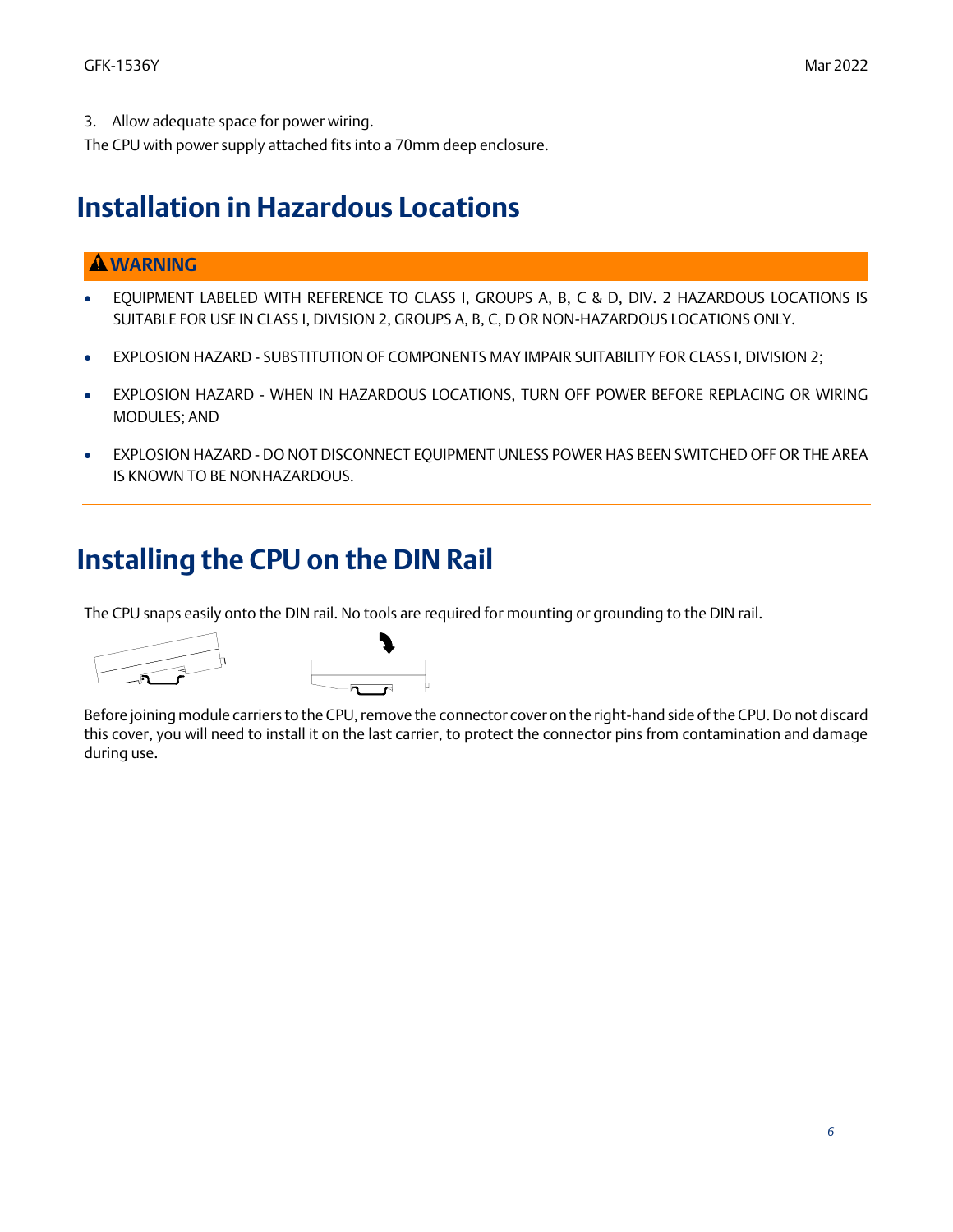## *Panel-Mounting*

If excessive vibration is a factor the CPU should also be screwed down to the mounting panel.

Note 1: Tolerances are +/- 0.13mm (0.005in) non-cumulative.

Note 2: 1.1-1.4 Nm (10-12 in/lbs) of torque should be applied to M3.5 (#6-32) steel screw threaded into material containing internal threads and having a minimum thickness of 2.4mm (0.093in).



## *Removing the CPU from the DIN Rail*

- 1. Turn off power to the power supply.
- 2. (If the CPU is attached to the panel with a screw) remove the power supply module. Remove the panel-mount screw.
- 3. Slide the CPU away from the other modules until the connector on the right side disengages from the next carrier.
- 4. With a small flathead screwdriver, pull the DIN rail latch outward while tilting the other end of the module down to disengage it from the DIN rail.

## *Activating or Replacing the Backup Battery*

The CPU is shipped with a battery already installed. The battery holder is located in the top side of the CPU module. Before the first use, activate the battery by pulling and removing the insulator tab.



To replace the battery, use a small screwdriver to gently pry open the battery holder. Replace battery only with\*ACC001 from your PLC supplier, or with Panasonic battery: BR2032. Use of another battery may present a risk of fire or explosion.

#### **CAUTION**

#### Battery may explode if mistreated.

Do not recharge, disassemble, heat above 100°C (212 °F) or incinerate.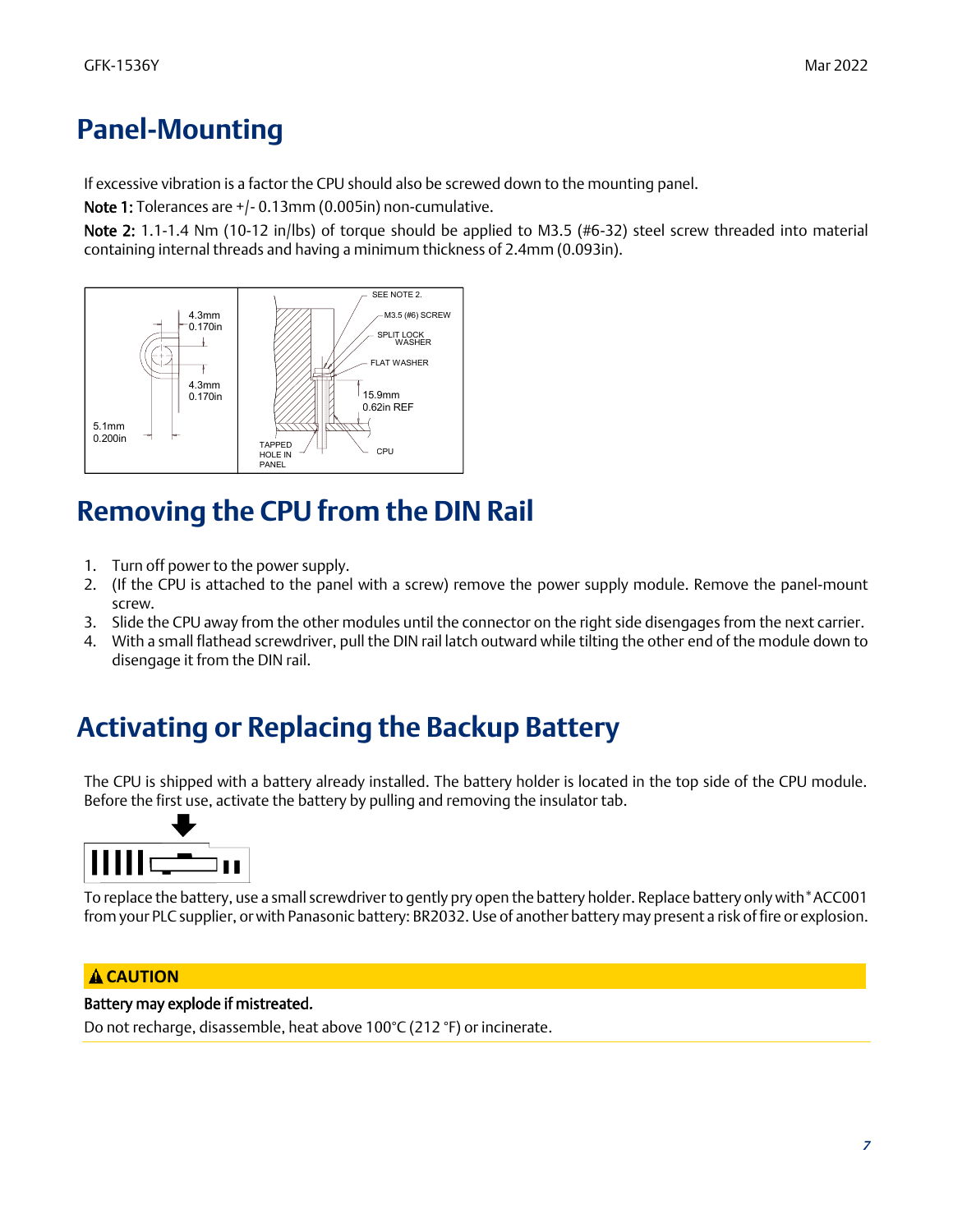## *Switching the PLC Operating Mode*

The CPU Run/Stop mode switch is located behind the module door. This switch can be used to place the CPU in Stop or Run mode. By default. Run/Stop mode operation is enabled. The same switch can also be configured to prevent writing to program or configuration memory and forcing or overriding discrete data. It defaults to disabled memory protection.



If Run/Stop mode switch operation is enabled, the switch can be used to place the CPU in Run mode.

If the CPU has non-fatal faults and is not in Stop/Fault mode, placing the switch in Run position causes the CPU to go to Run mode. Faults are NOT cleared.

If the CPU has fatal faults and is in Stop/Fault mode, placing the switch in Run position causes the Run LED to blink for 5 seconds. While the Run LED is blinking, the CPU switch can be used to clear the fault table and put the CPU in Run mode. After the switch has been in Run position for at least  $\frac{1}{2}$  second, move it to Stop position for at least  $\frac{1}{2}$  second. Then move it back to Run position. The faults are cleared and the CPU goes to Run mode. The LED stops blinking and stays on. This can be repeated if necessary.

If the switch is not toggled, after 5 seconds the Run LED goes off and the CPU remains in Stop/Fault mode. Faults stay in the fault table.

#### *Observing the Module LEDs*

| <b>LED Name</b>                                                                                                                 | <b>Description</b>                                                                                                                                                                                                                                                                                                                                                                                             |
|---------------------------------------------------------------------------------------------------------------------------------|----------------------------------------------------------------------------------------------------------------------------------------------------------------------------------------------------------------------------------------------------------------------------------------------------------------------------------------------------------------------------------------------------------------|
| $PWR$ $\odot$<br>OK $\odot$<br>$RUN$ $\odot$<br>$FAULT$ $\odot$<br>FORCE $\odot$<br>PORT $1$ $\odot$<br>PORT $2$ $\circledcirc$ | The LEDs indicate the presence of power and show the operating mode and status of the CPU.                                                                                                                                                                                                                                                                                                                     |
| <b>POWER</b>                                                                                                                    | ON when the CPU is receiving 5V power from the power supply. Does not indicate the status<br>of the 3.3V power output.                                                                                                                                                                                                                                                                                         |
| OK                                                                                                                              | ON indicates the CPU has passed its powerup diagnostics and is functioning properly. OFF<br>indicates a CPU problem. Fast blinking indicates the CPU is running its powerup diagnostics.<br>Slow blinking indicates the CPU is configuring I/O modules. Simultaneous<br>blinking of this LED and the green Run LED indicates the CPU is in boot mode and is waiting for<br>a firmware download through port 1. |
| <b>RUN</b>                                                                                                                      | Green when the CPU is in Run mode. Amber indicates the CPU is in Stop/IO Scan mode. If this<br>LED is OFF but OK is ON, the CPU is in Stop/No IO Scan mode.<br>If RUN is flashing green and the Fault LED is ON, the Run/Stop switch was moved to Run<br>position while a fatal fault existed.                                                                                                                 |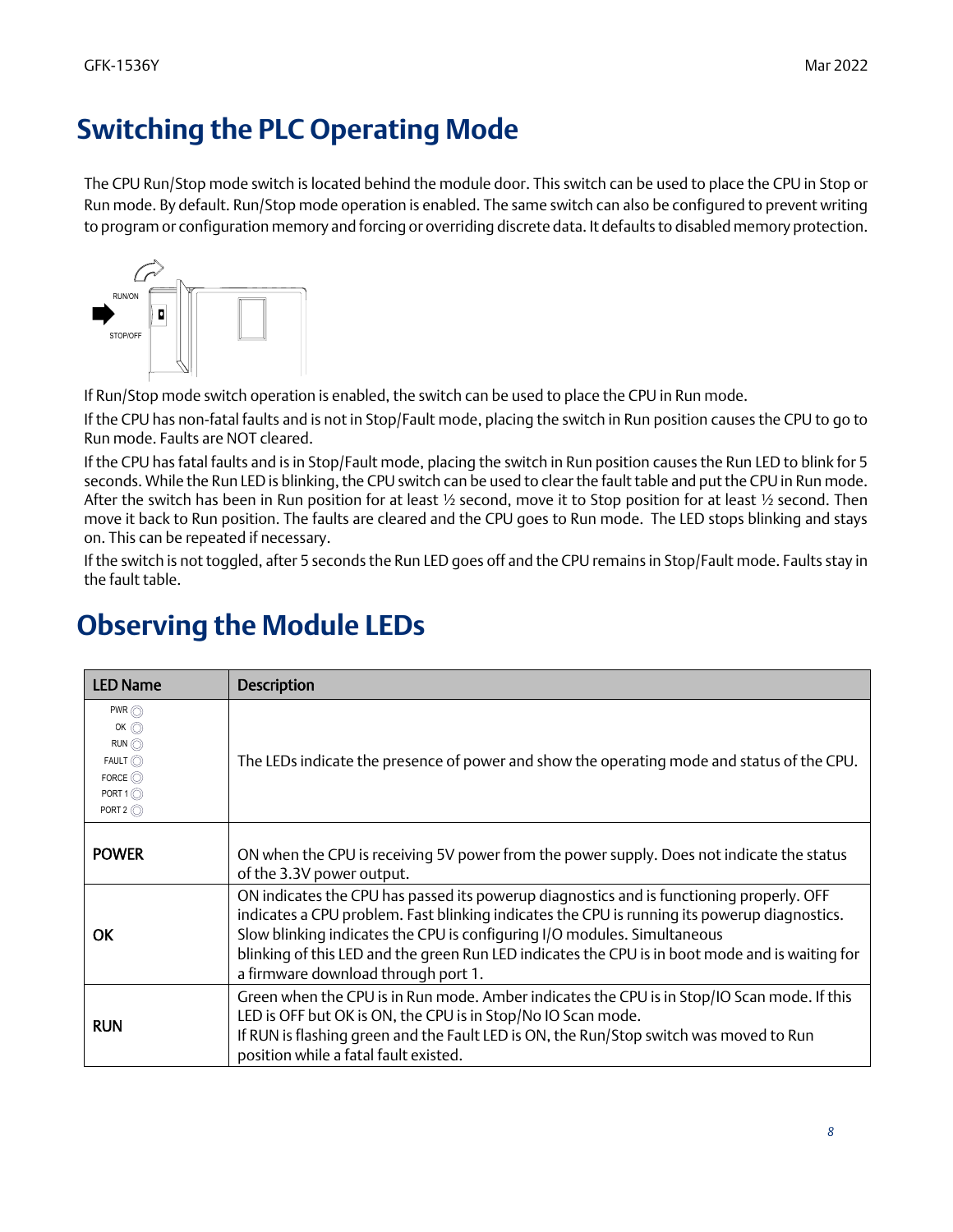| LED Name              | <b>Description</b>                                                                                                                                                                                                                                                                                           |  |
|-----------------------|--------------------------------------------------------------------------------------------------------------------------------------------------------------------------------------------------------------------------------------------------------------------------------------------------------------|--|
| <b>FAULT</b>          | ON if the CPU is in Stop/Faulted mode because a fatal fault has occurred. To turn off the Fault<br>LED, clear both the I/O Fault Table and the PLC Fault Table. If this LED is blinking and the OK<br>LED is OFF, a fatal fault has occurred during self-diagnostics. Please contact PLC Product<br>Support. |  |
| <b>FORCE</b>          | ON if an override is active on a bit reference.                                                                                                                                                                                                                                                              |  |
| <b>PORT 1 &amp; 2</b> | Blinking indicates activity on that port.                                                                                                                                                                                                                                                                    |  |

### *Using the CPU Serial Ports*

The CPU's two serial ports are software-configurable for SNP slave, RTU slave, or Serial I/O operation. If a port is being used for RTU, it automatically switches to SNP slave mode if necessary. Both ports' default configuration is SNP slave mode. If configured for Serial I/O, a port automatically reverts to SNP slave when the CPU is in Stop mode.

Either port can be software-configured to set up communications between the CPU and various serial devices. An external device can obtain power from Port 2 if it requires 100mA or less at 5VDC.



Port 1 is an RS-232 port with a 9-pin female D-sub connector. It is used as the boot loader port for upgrading the CPU firmware. The pinout of port 1 allows a simple, straight-through cable to connect with a standard AT-style RS-232 port. Cable shielding attaches to the shell. Port 1 screw locks are threaded #4-40.

Port 2 is an RS-485 port with a 15-pin female D-sub connector. This can be attached directly to an RS-485 to RS-232 adapter (IC690ACC901). Port 2 can be use for program, configuration, and table updates with the EZ Program Store module. Port 2 screw locks are threaded (metric) M3x0.5).

| Pin   | <b>Signal</b> | <b>Direction</b> | <b>Function</b>                                                                    |
|-------|---------------|------------------|------------------------------------------------------------------------------------|
|       | n/c           |                  | $\overline{\phantom{m}}$                                                           |
| 2     | <b>TXD</b>    | Output           | Transmit Data output                                                               |
| 3     | <b>RXD</b>    | Input            | Receive Data input                                                                 |
| 4     | n/c           |                  | --                                                                                 |
| 5     | <b>GND</b>    | $- -$            | 0V/GND signal reference                                                            |
| 6     | n/c           |                  | $- -$                                                                              |
| 7     | <b>CTS</b>    | Input            | Clear to Send input                                                                |
| 8     | <b>RTS</b>    | Output           | Request to Send output                                                             |
| 9     | n/c           |                  | --                                                                                 |
| Shell | <b>SHLD</b>   | $- -$            | Cable Shield wire connection / 100% (Continuous) shielding cable shield connection |

#### Pin Assignments for Port 1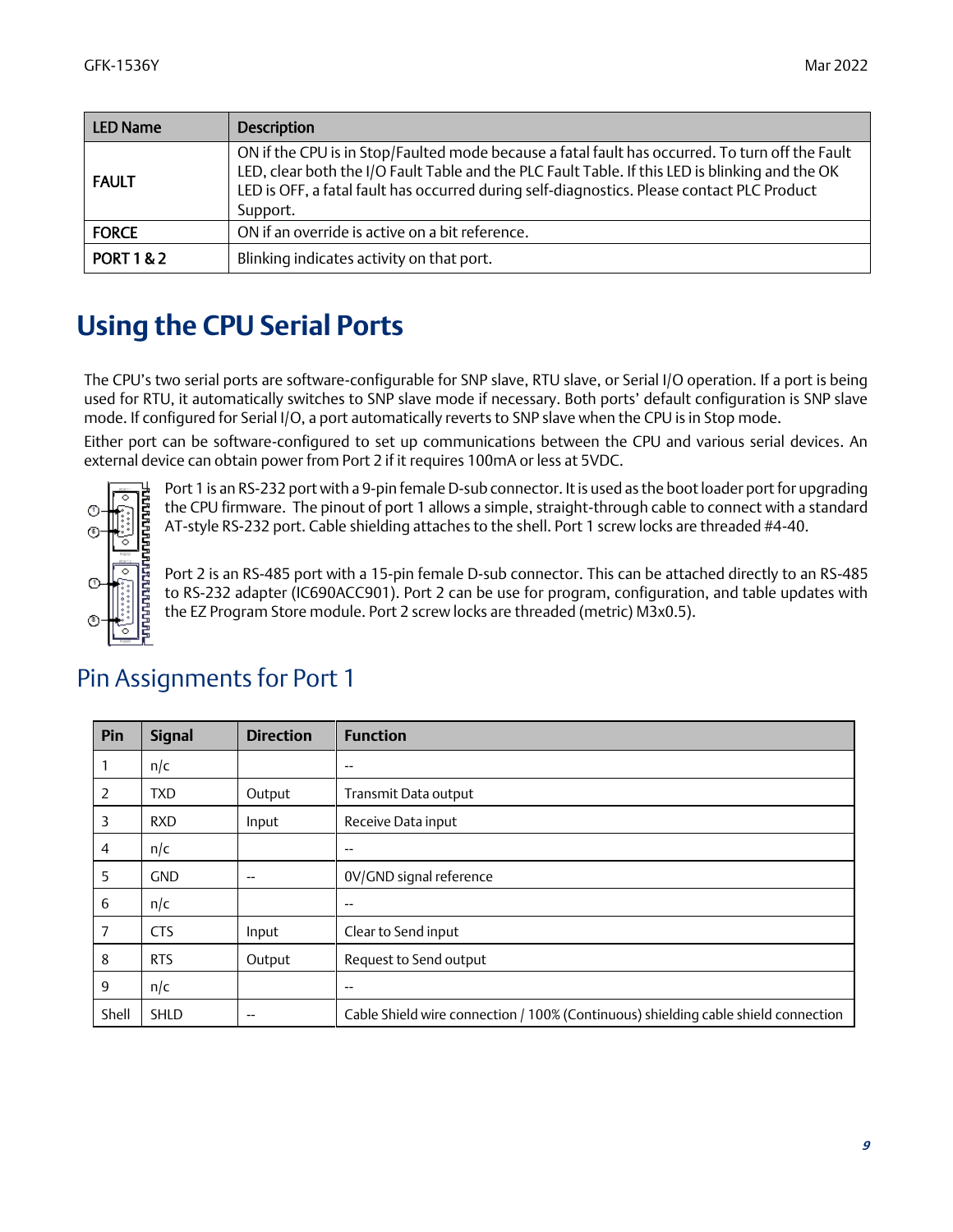#### Cable Diagram for Attachment to a PC



| PC 9-Pin           | <b>CPU</b> |
|--------------------|------------|
| <b>Serial Port</b> | Port 1     |
| 9-pin female       | 9-pin male |
| $(2)$ RXD          | $(2)$ TXD  |
| $(3)$ TXD          | $(3)$ RXD  |
| $(5)$ GND          | $(5)$ GND  |
| $(7)$ RTS          | $(7)$ CTS  |
| $(8)$ CTS          | $(8)$ RTS  |

The shield must attach to shell of connectors on both ends of the cable.

### Connector and Cable Specifications for Port 1

Vendor Part numbers below are provided for reference only. Any part that meets the same specification can be used.

| Cable:      | Computer cable, overall braid over foil shield             |            |            |                          |
|-------------|------------------------------------------------------------|------------|------------|--------------------------|
| Belden 9610 | 5 conductor †                                              |            |            |                          |
|             | 30 Volt / 80°C (176°F)                                     |            |            |                          |
|             | 24 AWG tinned copper, 7x32 stranding                       |            |            |                          |
| 9 Pin Male  | Type:                                                      | Vendor:    | Pluq:      | Pin:                     |
| Connector:  | Crimp                                                      | ITT/Cannon | DEA9PK87F0 | 030-2487-017             |
|             |                                                            | AMP        | 205204-1   | 66506-9                  |
|             | Solder                                                     | ITT/Cannon | ZDE9P      | --                       |
|             |                                                            | AMP        | 747904-2   | $\overline{\phantom{m}}$ |
| Connector   | Kit* - ITT Cannon DE121073-54 [9-pin size backshell kit]:  |            |            |                          |
| Shell:      | Metal-Plated Plastic (Plastic with Nickel over Copper) †   |            |            |                          |
|             | Cable Grounding Clamp (included)                           |            |            |                          |
|             | 40° cable exit design to maintain low-profile installation |            |            |                          |
|             | Plus - ITT Cannon 250-8501-010 [Extended Jackscrew]:       |            |            |                          |
|             | Threaded with #4-40 for secure attachment to port †        |            |            |                          |
|             |                                                            |            |            |                          |
|             | Order Qty 2 for each cable shell ordered                   |            |            |                          |

† Critical Information – any other part selected should meet or exceed this criteria.

Use of this kit maintains the 70mm installed depth.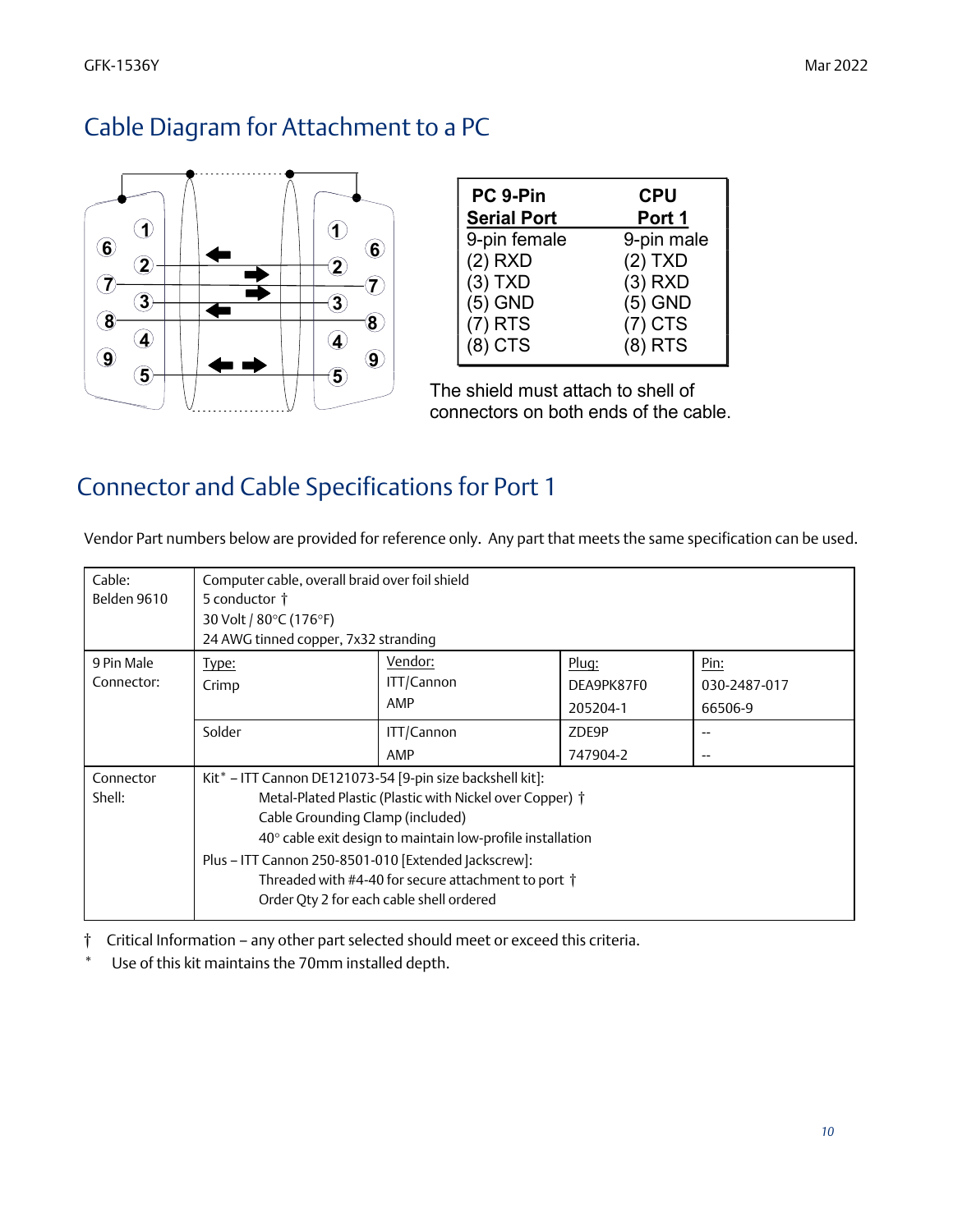### Pin Assignments for Port 2

| Pin     | <b>Signal</b>    | <b>Direction</b> | <b>Function</b>                                                                    |
|---------|------------------|------------------|------------------------------------------------------------------------------------|
|         | <b>SHLD</b>      | $- -$            | Cable Shield Drain wire connection                                                 |
| 2, 3, 4 | n/c              |                  | $- -$                                                                              |
| 5.      | P <sub>5</sub> V | Output           | +5.1VDC to power external level converters (100mA max.)                            |
| 6       | <b>RTSA</b>      | Output           | Request to Send (A) output                                                         |
| 7       | <b>GND</b>       |                  | 0V/GND reference signal                                                            |
| 8       | CTSB'            | Input            | Clear to Send (B) input                                                            |
| 9       | <b>RT</b>        | --               | Resistor Termination (120 ohm) for RDA'                                            |
| 10      | RDA'             | Input            | Receive Data (A) input                                                             |
| 11      | RDB'             | Input            | Receive Data (B) input                                                             |
| 12      | <b>SDA</b>       | Output           | Transmit Data (A) output                                                           |
| 13      | <b>SDB</b>       | Output           | Transmit Data (B) output                                                           |
| 14      | <b>RTSB</b>      | Output           | Request to Send (B) output                                                         |
| 15      | CTSA'            | Input            | Clear to Send (A) input                                                            |
| Shell   | <b>SHLD</b>      |                  | Cable Shield wire connection / 100% (Continuous) shielding cable shield connection |

#### *Connector and Cable Specifications for Port 2*

Vendor Part numbers below are provided for reference only. Any part that meets the same specification can be used.

| Cable:<br>Belden 8105 | Low Capacitance Computer cable, overall braid over foil shield<br>5 Twisted-pairs †<br>Shield Drain Wire †<br>30 Volt / 80°C (176°F)<br>24 AWG tinned copper, 7x32 stranding |                                                                    |             |              |  |
|-----------------------|------------------------------------------------------------------------------------------------------------------------------------------------------------------------------|--------------------------------------------------------------------|-------------|--------------|--|
|                       |                                                                                                                                                                              | Velocity of Propagation = 78%<br>Nominal Impedance = $100\Omega$ † |             |              |  |
|                       | Type:                                                                                                                                                                        | Vendor:                                                            | Plug:       | Pin:         |  |
| 15 Pin Male           | Crimp                                                                                                                                                                        | ITT/Cannon                                                         | DAA15PK87F0 | 030-2487-017 |  |
| Connector:            |                                                                                                                                                                              | AMP                                                                | 205206-1    | 66506-9      |  |
|                       | Solder                                                                                                                                                                       | ITT/Cannon                                                         | ZDA15P      | --           |  |
|                       |                                                                                                                                                                              | AMP                                                                | 747908-2    |              |  |
|                       | Kit*-ITT Cannon DA121073-50 [15-pin size backshell kit]:                                                                                                                     |                                                                    |             |              |  |
|                       | Metal-Plated Plastic (Plastic with Nickel over Copper) †                                                                                                                     |                                                                    |             |              |  |
|                       | Cable Grounding Clamp (included)                                                                                                                                             |                                                                    |             |              |  |
| Connector<br>Shell:   | $40^{\circ}$ cable exit design to maintain low-profile installation                                                                                                          |                                                                    |             |              |  |
|                       | Plus - ITT Cannon 250-8501-009 [Extended Jackscrew]:                                                                                                                         |                                                                    |             |              |  |
|                       |                                                                                                                                                                              | Threaded with (metric) M3x0.5 for secure attachment †              |             |              |  |
|                       | Order Qty 2 for each cable shell ordered                                                                                                                                     |                                                                    |             |              |  |

† Critical Information – any other part selected should meet or exceed this criteria.

\* Use of this kit maintains the 70mm installed depth.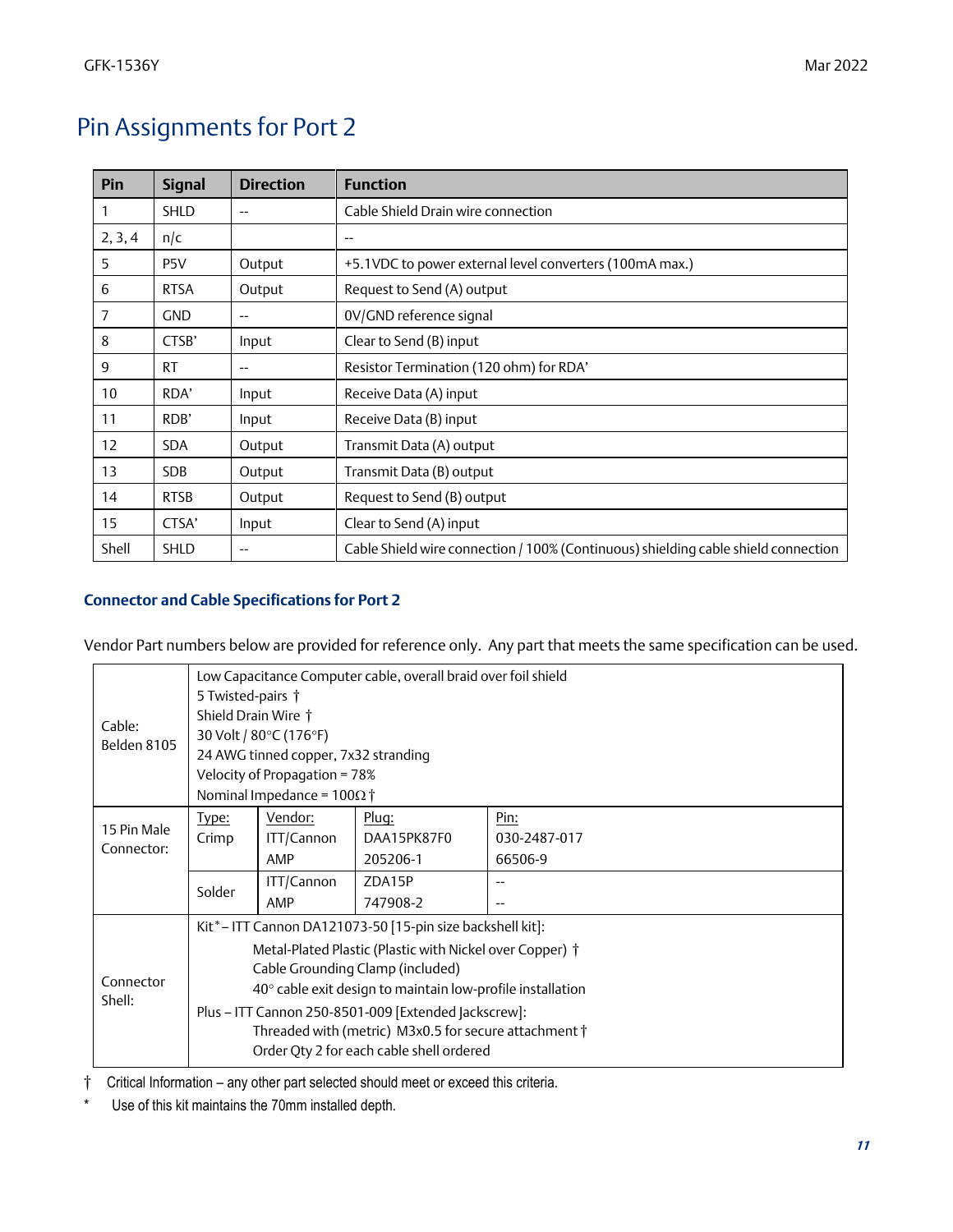#### *Cable Lengths*

Maximum cable lengths the total number of feet from the CPU to the last device attached to the cable are:

Port 1 (RS-232) = 15 m (50 ft) Port 2 (RS-485) = 1200 m (4000 ft)

#### *Serial Port Baud Rates*

|               | Port 1             | Port 2             |
|---------------|--------------------|--------------------|
| RTU protocol  | 1200, 2400, 4800,  | 1200, 2400, 4800,  |
|               | 9600, 19.2K        | 9600, 19.2K        |
| Serial<br>1/O | 1200, 2400, 4800,  | 1200, 2400, 4800,  |
| protocol      | 9600, 19.2K        | 9600, 19.2K        |
| SNP protocol  | 4800. 9600. 19.2K. | 4800, 9600, 19.2K, |
|               | 38.4K*             | 38.4K*             |

\* Only available on one port at a time.